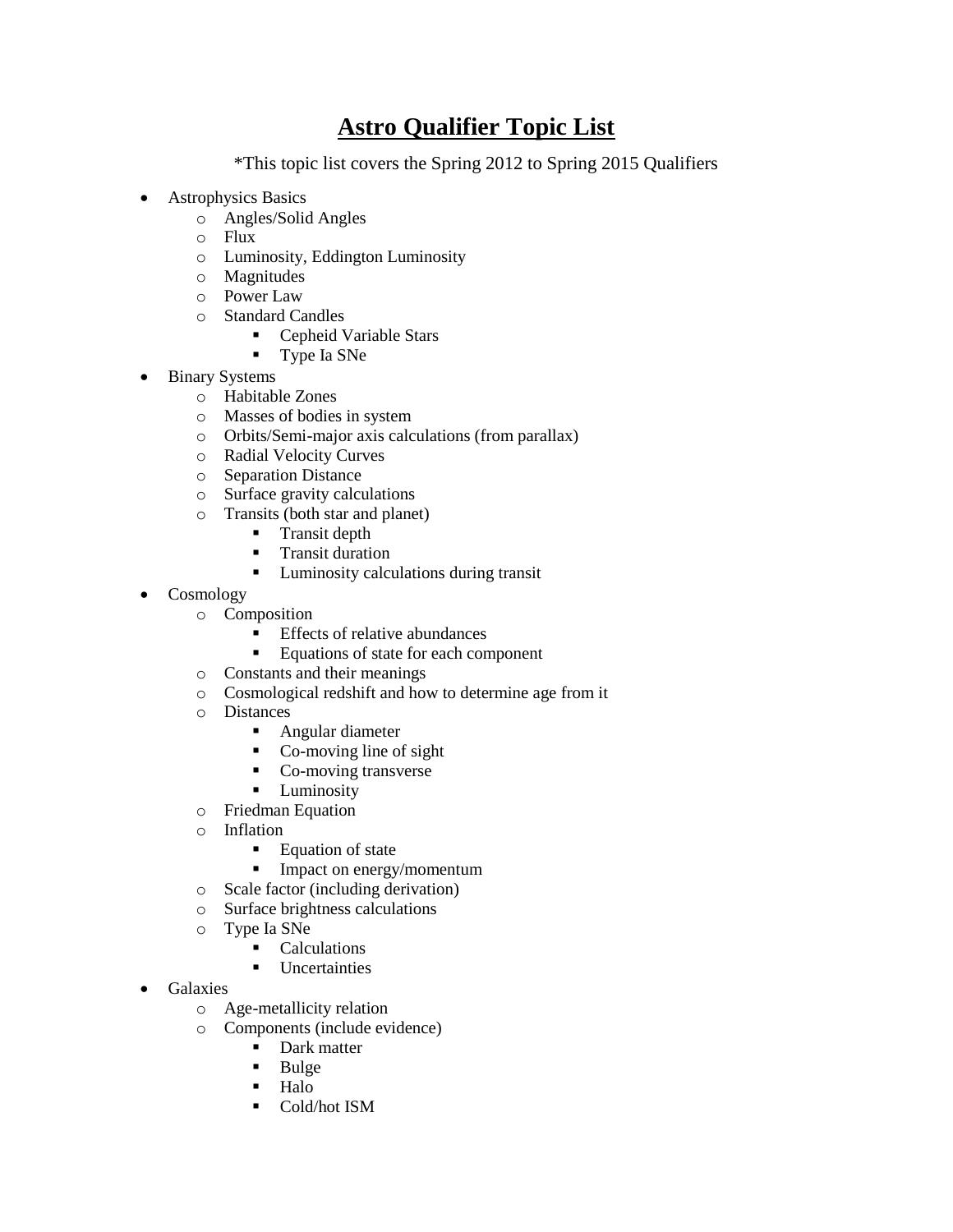- Central black hole
- Population I/II stars
- o G-dwarf problem
- o Isophotal radius
- o Luminosity functions
	- **Schechter luminosity function**
- o Mass-light ratio
- o Mergers
- o Rotational velocity curves
- o Tully-Fisher Relation
- o Thin v thick disk
- Interstellar gas clouds
	- o Stromgren Sphere
	- o Wind speed of expanding gas clouds
- Lorentz Force
- Kepler's Laws & Mechanics
- Neutron Stars
	- o GR effects
	- o Magnetic field strength
	- Nuclear Fusion
		- o PP Chain (including rxn's and tunneling)
		- o CNO cycle (including rxn's)
		- o Impact of fusion on elemental abundances outside of star
		- o S-process and r-process
		- o He burning
		- o Heavy element (C, O, Ne, Si) burning
- Planetary systems
	- o Derive temperature
	- o Derive period
- Pulsars
	- o Types
	- o Light Cylinder
	- o Rotational velocity/Energy Loss
	- o Magnetic Fields
	- o PP Diagram
	- o Period-distance relation
	- o Period variability
- Quasars
	- o Damped Lyman Alpha systems
	- o Calculations using cosmology
- Stellar Evolution
	- o Timescales
		- o Evolutionary Tracks (including pre-MS)
		- o Formation
			- **Initial Mass Function**
		- o Virial Theorem & Gravitational Energy
		- o Lifetime estimates
- Stellar Structure
	- o 4 equations
	- o Polytropes